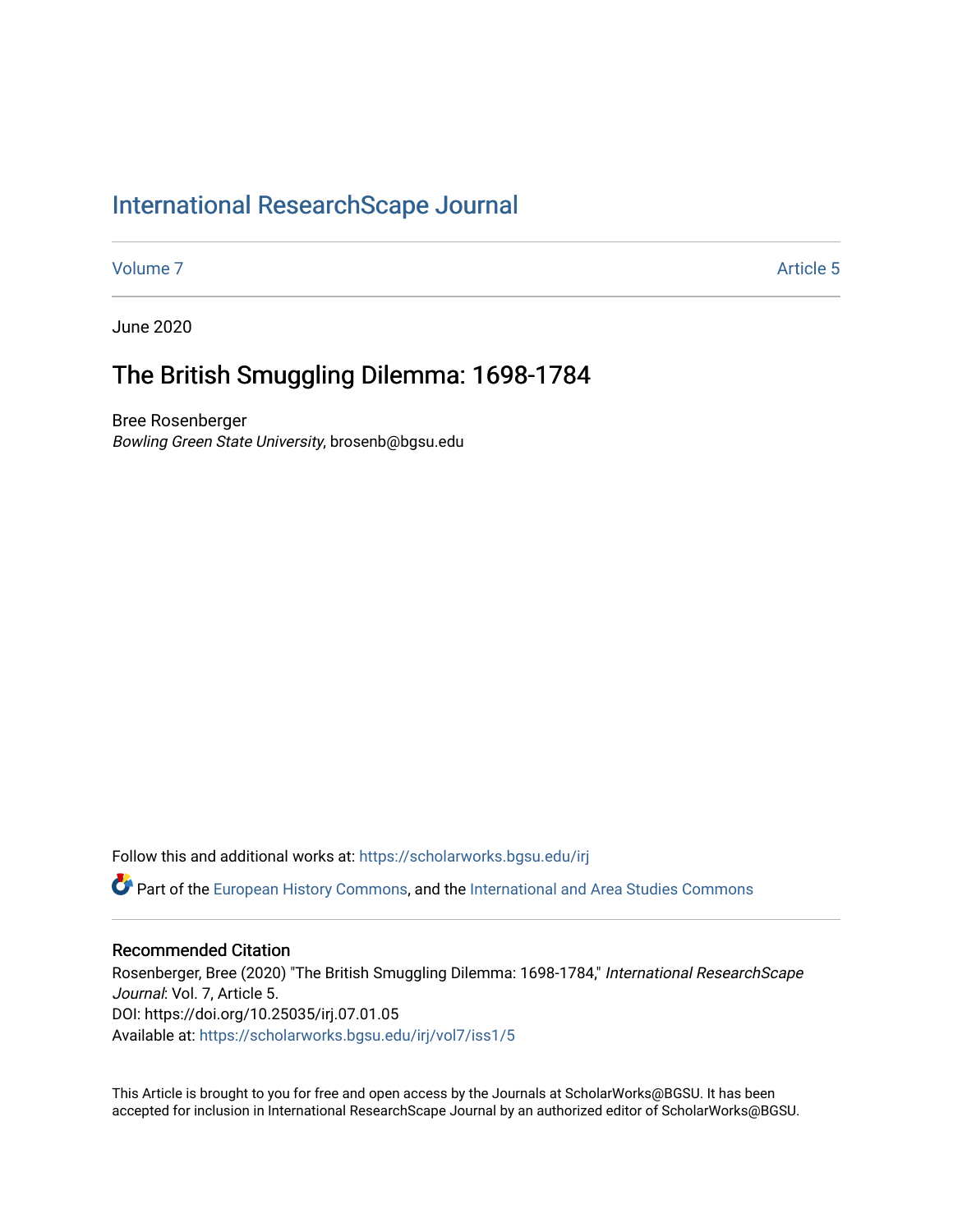Bree Rosenberger

[brosenb@bgsu.edu](mailto:brosenb@bgsu.edu)

Summer email: [brosenberger2000@gmail.com](mailto:brosenberger2000@gmail.com)

AYA Integrated Social Studies Education Major

Expected graduation May 2022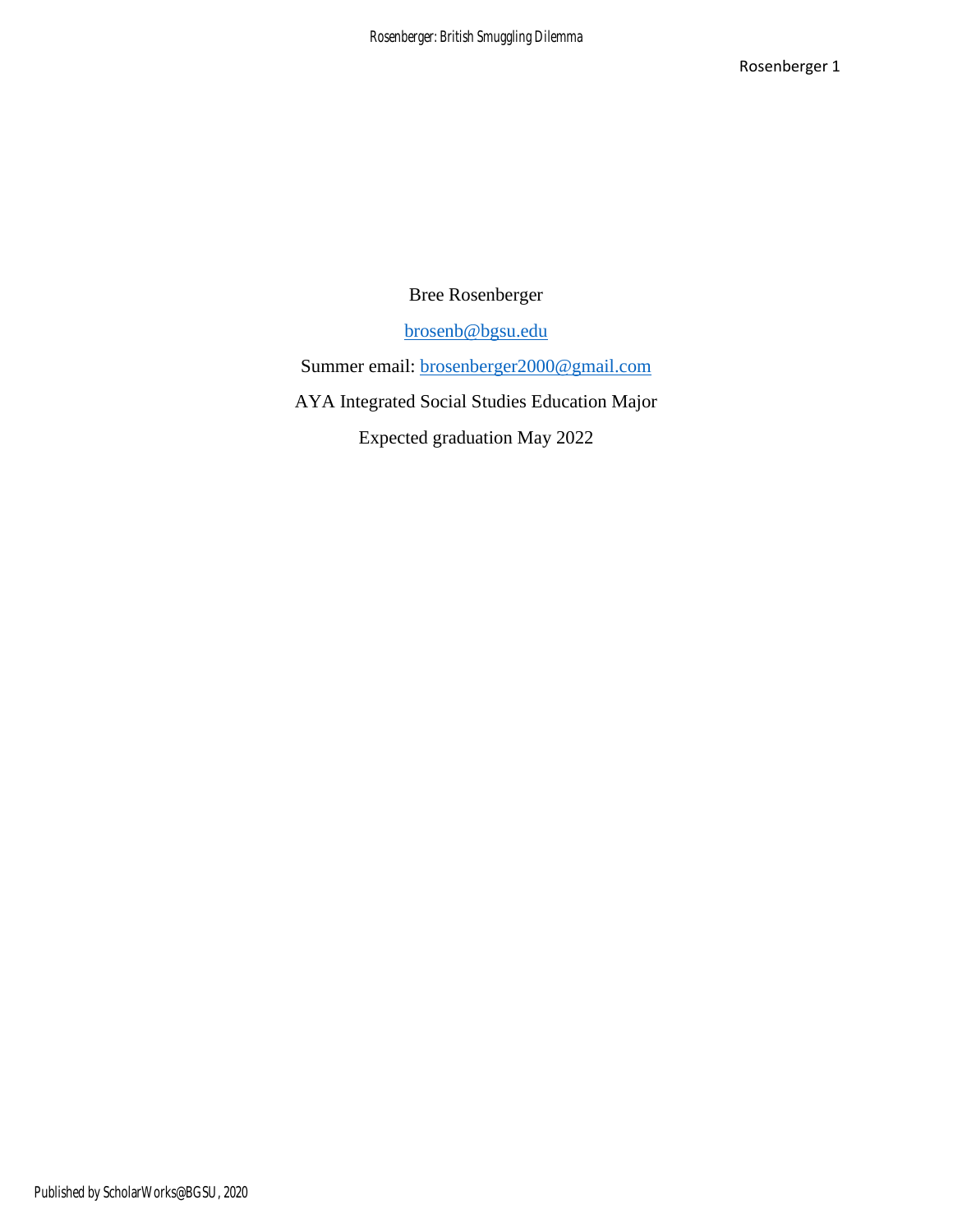### **The British Smuggling Dilemma: 1698-1784**

#### Bree Rosenberger

#### Abstract:

By the late 17th century, Great Britain had a major smuggling problem, initially in illegally exported wool but later for imported teas and French brandies. The problem grew to its peak in the mid-18th century, and caused enormous financial loss to the government. This paper analyzes, among other contemporary documents, the 1767 account from Sir Stephen T. Janssen to argue that the problem was created by high taxes on teas and by earlier, politically-motivated attempts by the crown to popularize gin. Even during wartime, smuggling between Great Britain and France continued. Adept tactics, aid from local townspeople, and notorious violence from smuggling gangs all exacerbated the problem. Despite parliamentary efforts to stop it as early as the 1740s, smuggling activity was not truly curbed until 1784, when Prime Minister William Pitt the Younger lowered taxes on imported teas.

For most of the 18<sup>th</sup> century, Great Britain faced an aggressive smuggling problem. While smuggling as an issue had arisen in the previous century, it grew to its peak in the middle of the 18<sup>th</sup> century. During a time marked by tumultuous international relations, British smugglers thrived trading money and wool for tea and brandy in a massive, damaging business. The British government lost what is today millions of pounds each year to unpaid import duties. The significant economic damage from illegal trade led Parliament to convene committees twice, in 1745 and 1746, specifically for investigating causes and potential solutions. The problem, however, was not new. The British government had struggled since the late  $17<sup>th</sup>$  century to control illegal trading activity and would continue to struggle for the next century. This paper explores the inception and proliferation of the problem and argues that the smuggling market was created by politically motivated attempts by the government to increase nationalism and was proliferated by advanced smuggling strategies, aid from local people, and violence from smuggling gangs.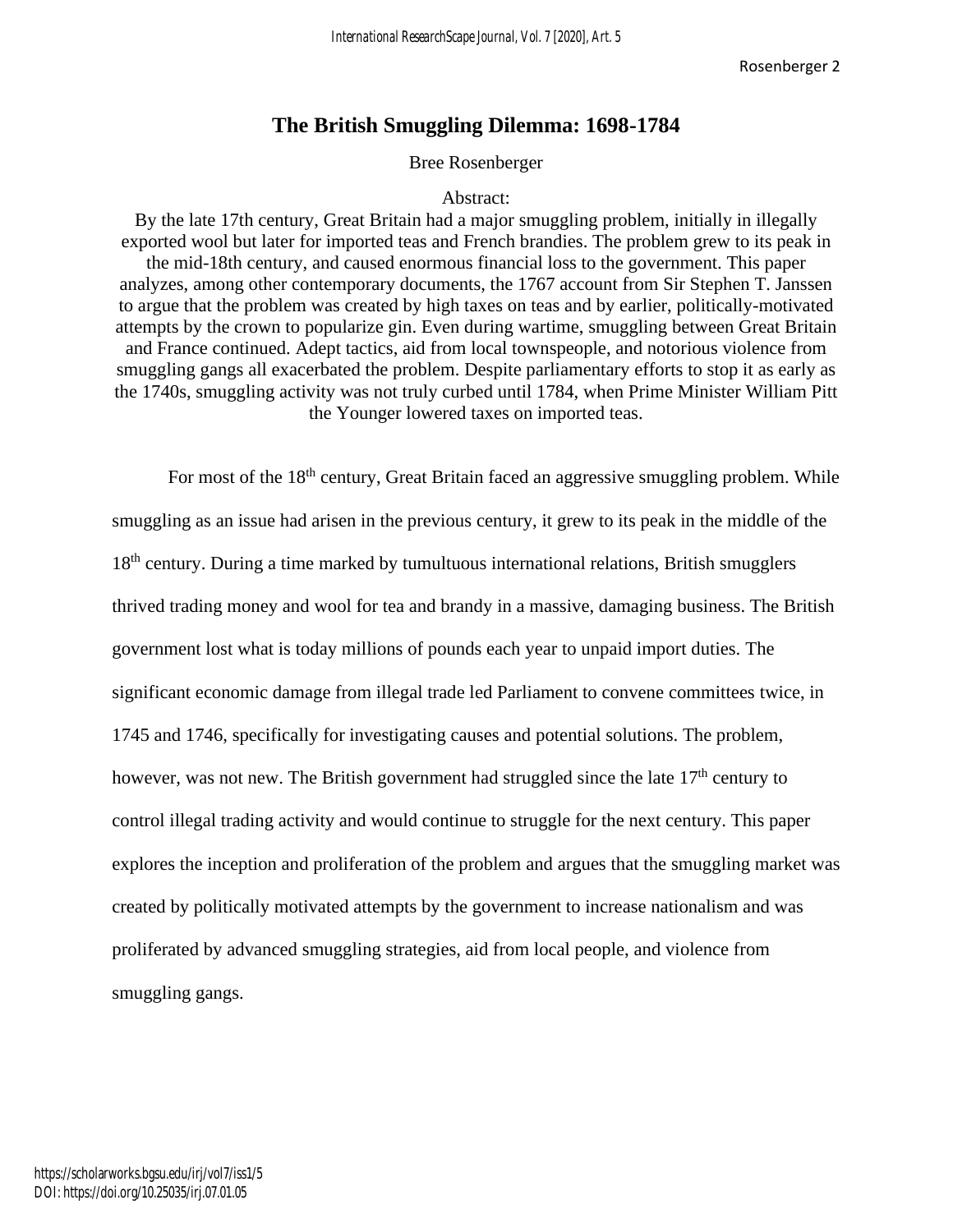Prior to the  $18<sup>th</sup>$  century, smuggling took place mostly in the form of the illegal exportation of wool. Since wool was one of England's most profitable natural resources, it was of paramount importance to the government that it stayed in the country. E. Keble Chatterton's 1912 book *King Cutters and Smugglers: 1700-1855* is a useful starting point to understanding the entire problem. Chatterton says that wool smuggling had taken hold in Britain as early as the  $13<sup>th</sup>$  century (12). The practice grew into the late  $17<sup>th</sup>$  century, by which time it was widespread. The problem was formidable enough to inspire the first significant act of this period; in 1698, Parliament passed legislation that appointed ships to watch for and curb smuggling activity. The wording was specific that it was "for the better preventing the exportation of wool" (Chatterton, 15). Other measures were taken to attempt to stop the illegal wool trade. Chatterton credits the government during William III's reign with passing measures which dictated that residents of coastal areas must buy domestic, inland grown wool. It also dictated that wool producers living near the coast must provide prompt accounts for any wool produced (15-16). Despite the government's efforts, illicit trade would continue to flourish over the next century and would expand well beyond the scope of wool exportation.

As the turn of the  $18<sup>th</sup>$  century approached, smuggling evolved. Illegal importation of silk and lace gained firm footing alongside wool exportation. The government's past years of experience attempting to curb wool smuggling failed to strengthen its abilities; it still struggled to stay abreast of the problem in the early  $18<sup>th</sup>$  century. By 1723, more drastic intervention became necessary. To supplement the 1698 appointments, several more ships were commissioned to control smuggling (Chatterton, 17). This apparently was not enough to manage the issue; that same year, the Admiralty asked commanders and captains of the Royal Navy to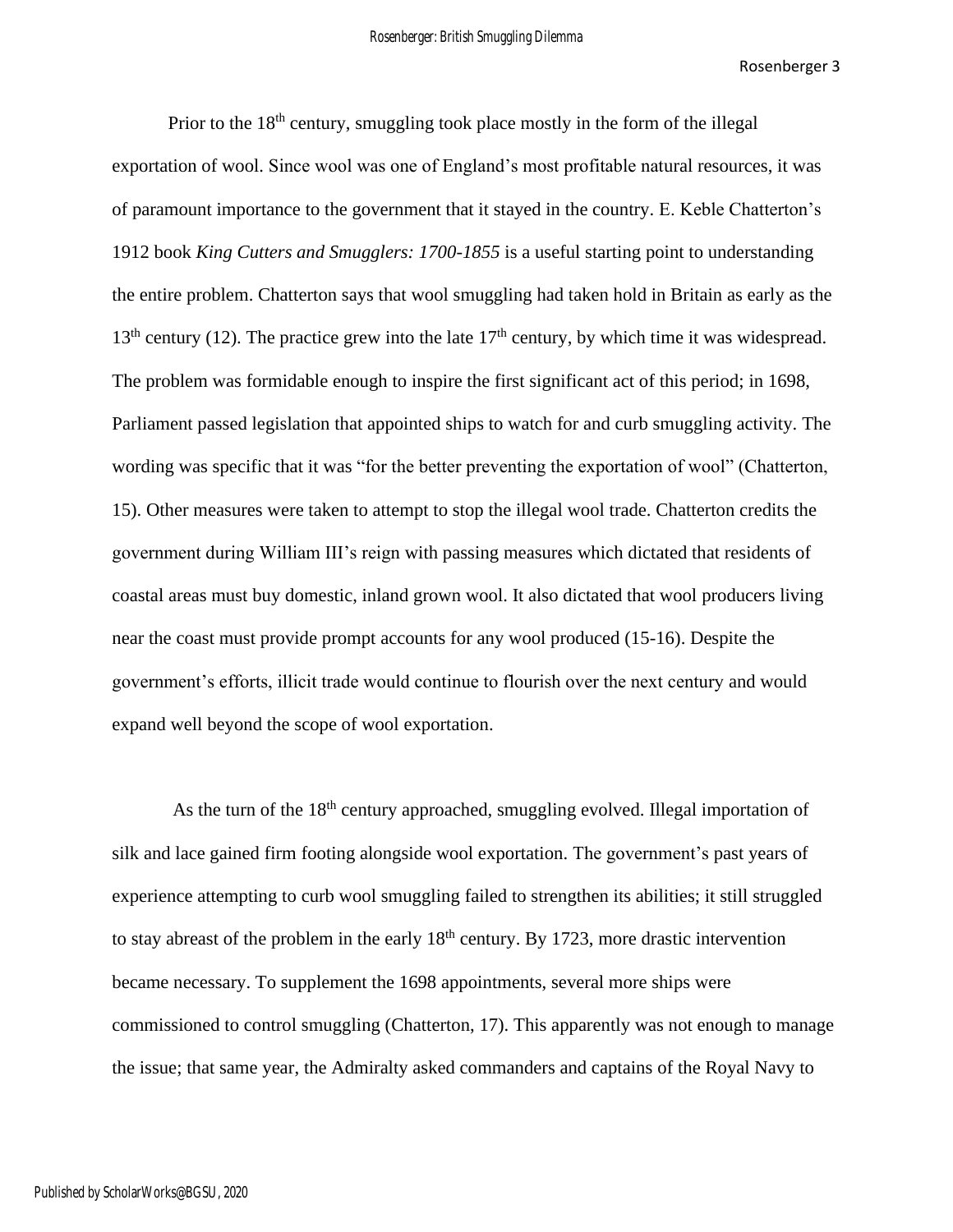assist Customs officers in their endeavors (Chatterton, 18). The necessity of the Navy's involvement demonstrates how formidable a problem smuggling had become, and how difficult it was to curb. Unfortunately for the British government, the 1723 measures were still insufficient. Smuggling remained a problem for the next seventy years.

The smuggling market's most lucrative items changed over the first few decades of the 1700s. Import smuggling still reigned, but tea and brandy were now king instead of lace and silk. Smuggled in massive amounts, both caused severe financial damage to the government. An examination of Sir Stephen T. Janssen's account illustrates this well. While *Smuggling laid open in all its Extensive and Destructive Branches* was published in 1767, it contains the high profile reports of Parliamentary committees in 1745 and 1746. According to Samuel Wilson's testimony in the 1745 report, "for the 3 or 4 years preceding last Midsummer, there were seldom less than three million of pounds weight of tea clandestinely imported every year" (Janssen, 17). Considering the high contemporary import taxes on tea, the government must have lost significant revenue to smuggling. In addition, the majority of the tea consumed in Great Britain each year was smuggled. Richard Slater, a former smuggler, estimated before Parliament that around four million pounds weight of tea were consumed each year at the time, but only eight hundred thousand pounds weight ever paid duty (Janssen, 11). Based on Slater's estimate, the British government received only twenty percent of the expected tea revenue.

During the 1740s, a profitable market for illegal French brandy emerged, in addition to tea. The drink was in high demand, and even worse for coming from a country with which Britain was then at war. Brandy smuggling receives plenty of attention in the Parliamentary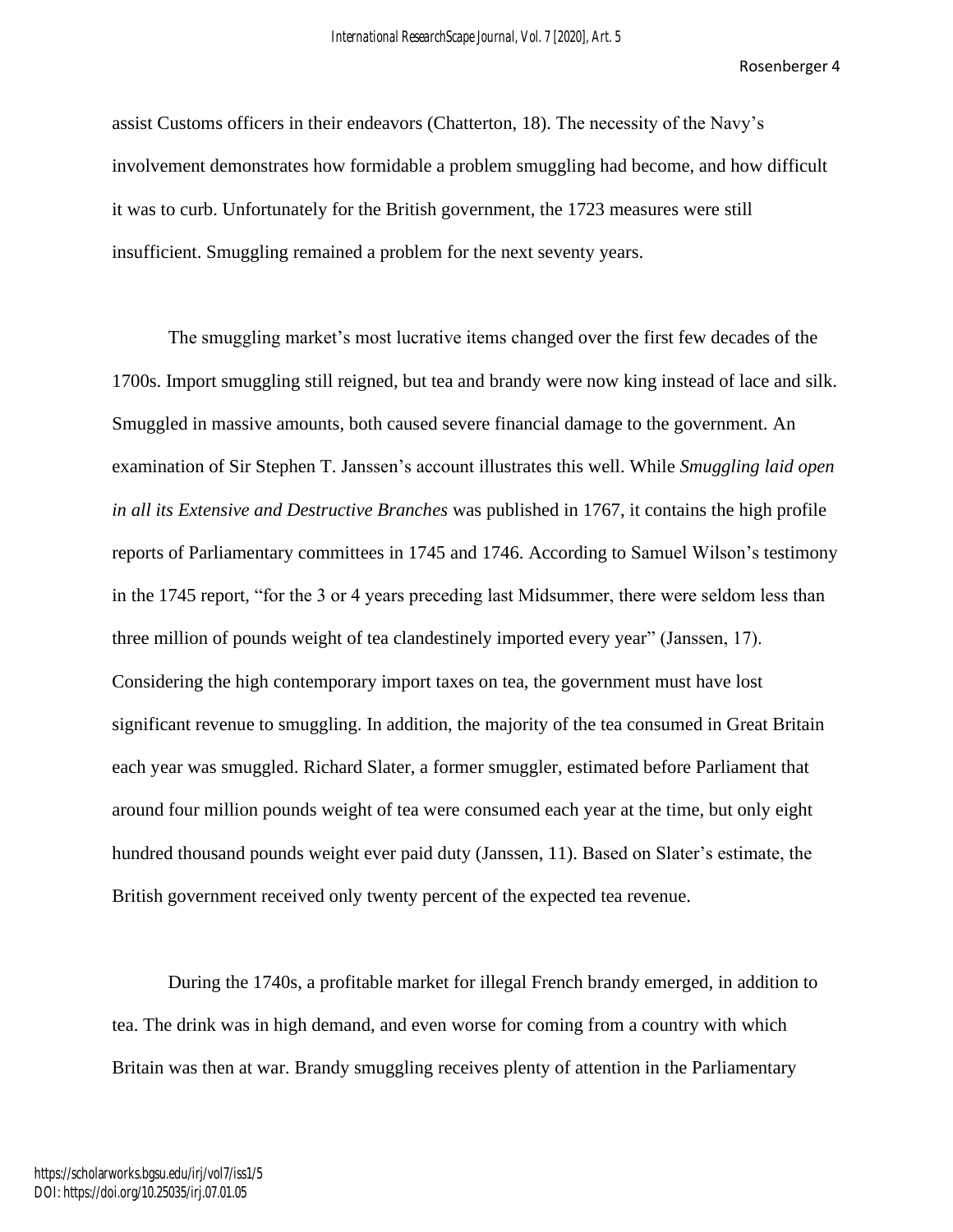reports. A notable testimony on the extent of its smuggling comes from Captain Joseph Cockburn, another prolific former smuggler. He recounts the scheme of five cutters involved in smuggling. Obtaining goods in Boulogne, France, and bringing them in to Kent and Sussex, he said that this group smuggled in two-thousand half anchors of brandy into the country every week. This group also smuggled in at least six tons of tea (Janssen, 80). While this is just one example, the amounts in discussion are enormous; two thousand half-anchors are equal to around ten thousand gallons. This amount of illegal brandy came into the country every single week, courtesy of only five cutters. Since there were more people than the crew of five cutters involved in smuggling, the amount of illegal goods circulating in Britain at the time must have been vast.

With enormous quantities of tea and brandy bypassing duties every year, the financial damage sustained by the government was severe. Once adjusted for inflation, the operations of just a few people illustrate this point well. They were bringing in tens of millions of monetary pounds worth of goods on which no duties were paid. Captain Cockburn again provides sound evidence. He believed that the five cutters previously mentioned ran around £151,840 worth of goods into the country each year. Adjusted for inflation, this is over £38,000,000, from just a small group. Captain Cockburn further testified that he knew another five cutters who brought tea and brandy from Middleburgh and Flushing (Vlissingen), estimating the worth of their operations at £303,680. Adjusted for inflation, it is around £76,138,000 in today's money (Janssen, 80). Just ten cutters brought in over £100,000,000 worth, in today's money, of smuggled goods every year.<sup>i</sup> Far more than ten cutters smuggled, however, and the problem plagued the country for several years. This high economic damage was therefore multiplied and repeated.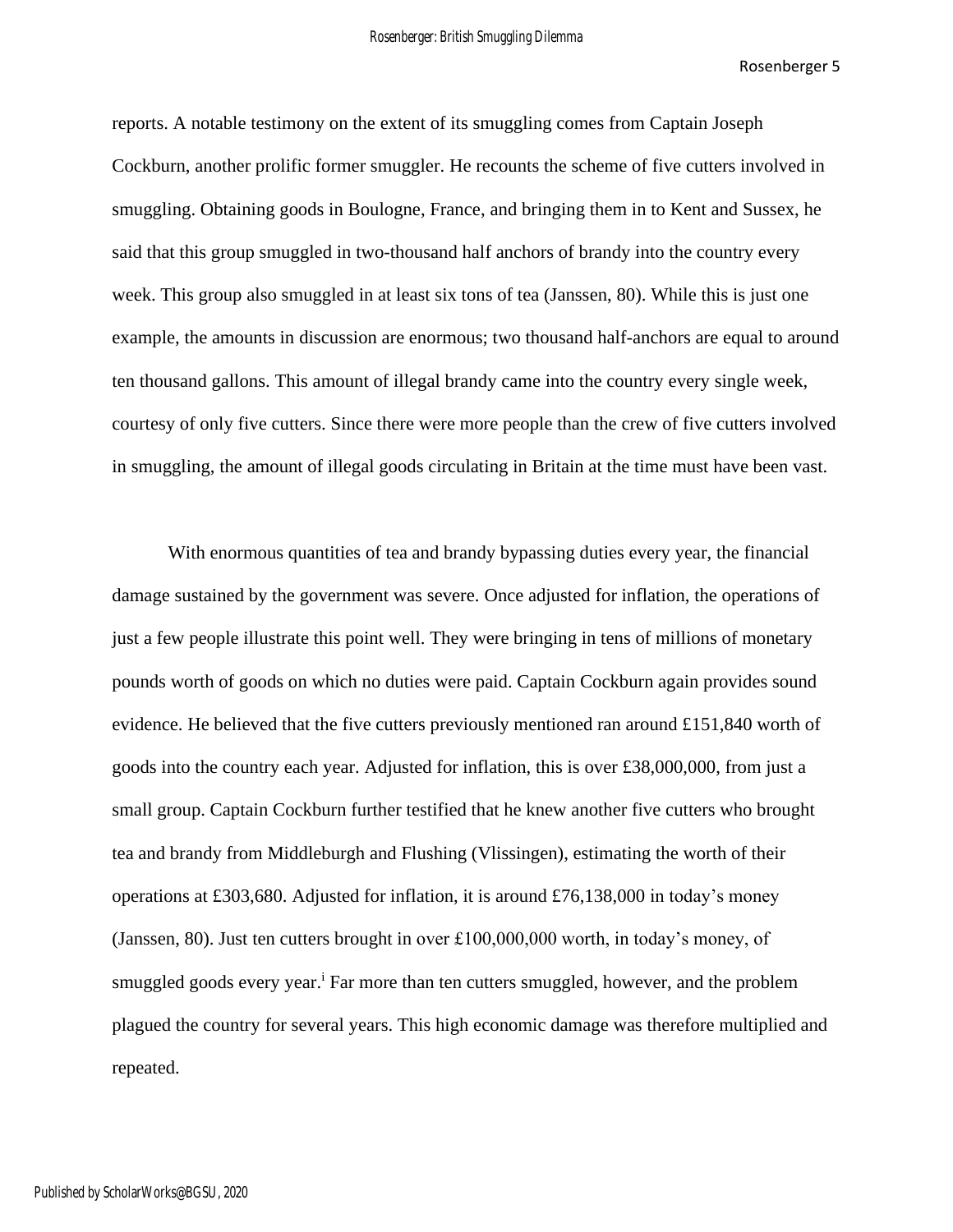Even a single person could operate a lucrative smuggling business. Another former smuggler, Robert Hanning, ran a solo operation. He testified before Parliament about his business out of Dunkirk, and later Flushing. He admitted that while living in Dunkirk, he sold £40,000 of smuggled goods year into Great Britain (Janssen, 73). This is over £10,000,000 in today's money and comes from one person's scheme. Hanning admitted to doing this for eight to nine years, so his business alone accounted for around £340,000 of damage, or £85,245,000 adjusted for inflation. Astronomical amounts of money were bypassing taxation.

If the financial loss sustained was not vexing enough to the British government, consider that the height of this problem occurred during wartime. Two massive-scale, global wars took place during smuggling's zenith: the War of the Austrian Succession and the Seven Years' War. Both wars pitted Great Britain against France, who was a significant partner in the smuggling business. If a global war was not enough to stress a government, then its own people trading with the enemy regularly and causing financial damage in the process was. The Parliamentary smuggling committees convened in 1745 and 1746, in the middle of the War of the Austrian Succession. The 1745 Parliamentary committee report notes "that the Inhabitants in the *Isle of Man* (where no Customs are paid or Duties levied) carry on a constant Trade with *France*; even in time of War" (Janssen, 6). According to the committee reports, over 1.5 million pounds weight of French goods were being smuggled into Great Britain every year. It infuriated Parliament that France funneled goods into the country, but more frustrating was the fact that British people willingly paid for those goods with their own money Even worse, they occasionally paid for smuggled French goods with wool (Janssen, preface).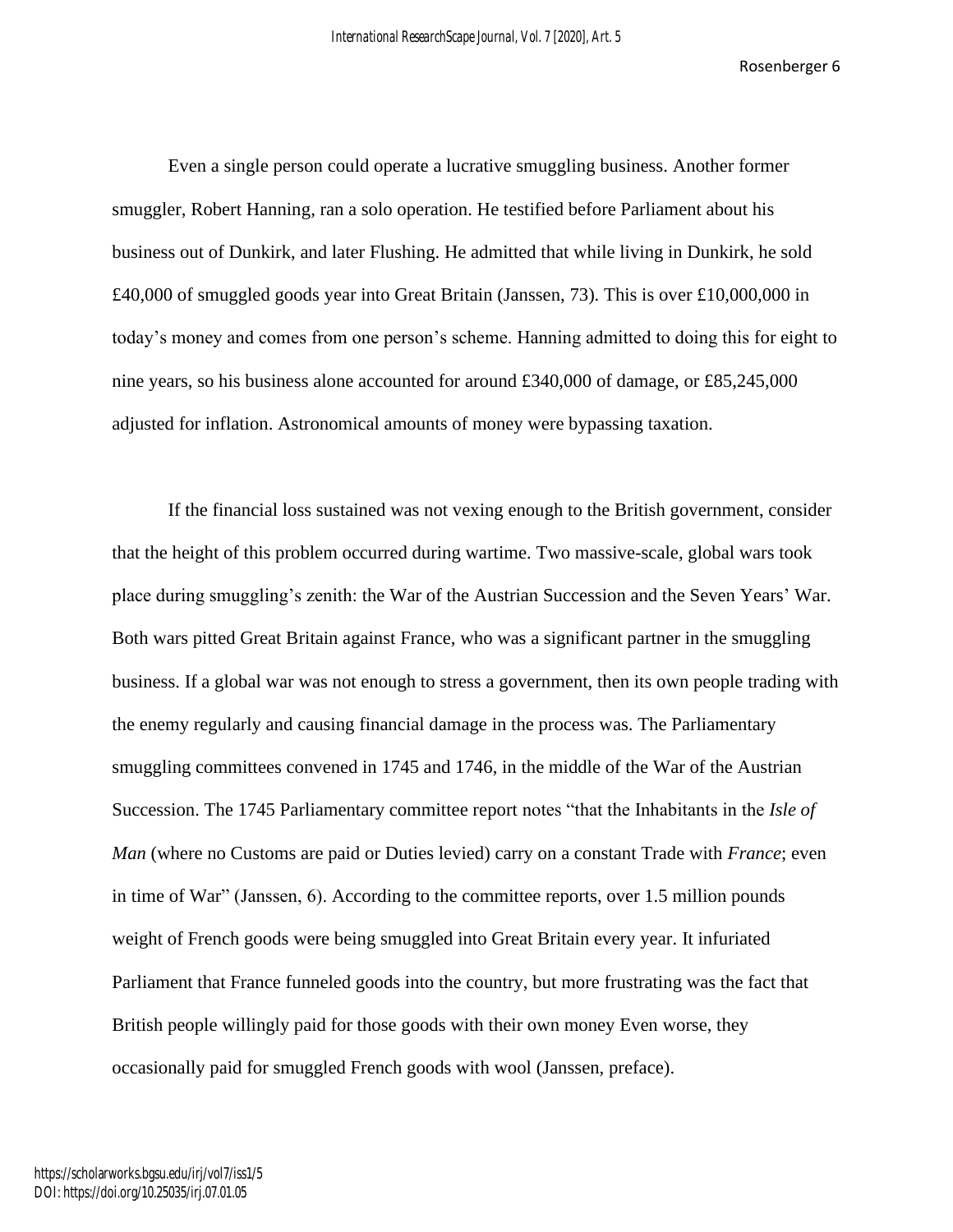Graver than the wounding of national pride was the potential for espionage. British smugglers spent extensive time at French ports, even during wartime. According to Robert Hanning, "the smugglers have always Admittance into the French ports, to purchase tea or other goods, particularly into Boloign (Boulogne) and Dunkirk, which are entirely freeports for carrying on this illicit trade" (Janssen, 74). The Committee reports expressed an anxiety that this frequent time spent at French ports meant that British smugglers could give the French information on the British state of affairs. Not only was the British government finance at stake, but so was national security.

Such a complex and vexing problem was not conceived overnight. The creation of a market for French brandy can be attributed, at least in part, to attempts by William III to popularize gin. After he came to power in 1688, the government took action to facilitate easier production of gin. This makes sense since gin was originally a Dutch drink and William came to power under politically tumultuous circumstances. Some still cheered the overthrown Stuart line, so it could be viewed as an attempt to garner support for William. In 1689, gin production was made available to all British people, upon payment of an excise tax (Maples, 42).

Smuggling's appeal may seem unclear if domestically created gin was so accessible. However, at the same time the government made it easier to produce gin, it also outlawed the importation of any foreign liquor. This was later retracted to a heavy import duty. Regardless, the purpose was to limit alcoholic options for British people to ones from non-French sources. After the Glorious Revolution, relations with France were tense, so this restriction could have been an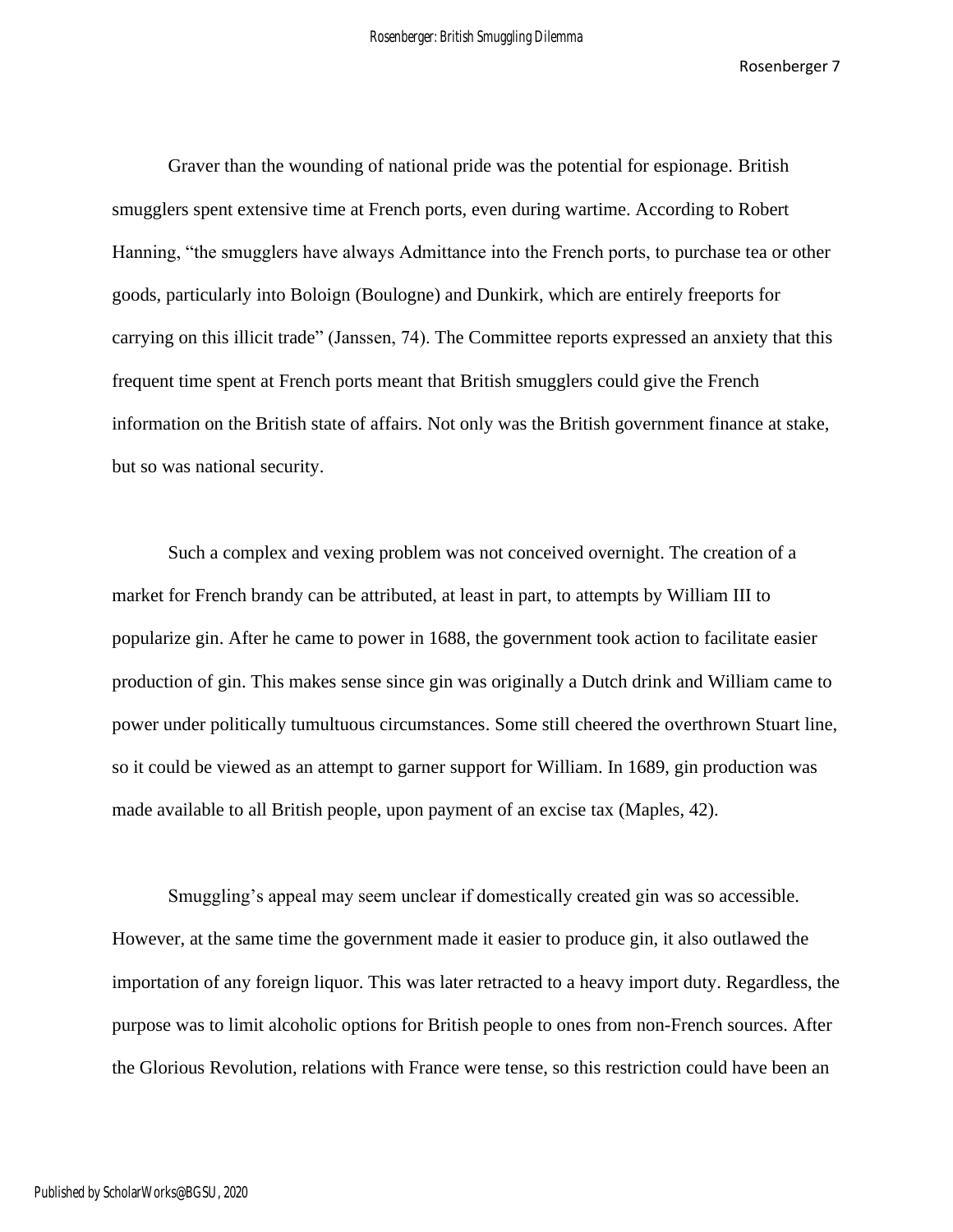attempt to boost nationalism. Daniel Defoe wrote in 1727 of gin production and the foreign liquor ban:

Distilling, a new Trade in England, is increased to a prodigious degree, by an accident in our Commerce, which was the Prohibition of Brandy from France; not that our drinking of Brandy and Spirits is so much increas'd: But upon the raising the price of foreign Brandy, first by an absolute prohibition, and then by a Duty of two and fifty pound per Ton upon the Importation, the dearness occasion'd the stop of the Consumption, and this encourag'd the Distilling Trade at home (89).

For anyone who disliked gin, options for spirits were slim. Foreign brandy would have been very expensive because of the high import duties. Smuggling became a more appealing option for anyone with a taste for the drink.

The government soon came to regret its decision to popularize gin. By the 1720s, gin drinking was rampant. Millions of gallons were consumed each year in London alone (Maples, 42). It was blamed for infanticide, murder, and the rise of other violent crimes in the capital (Maples, 45). William Hogarth's famous *Gin Lane* painting portrays societal concerns with the drink: it depicts London streets with crowds in a stupor, and a mother too drunk to notice her baby slipping out of her arms. To some, gin posed an immediate threat to social order. Parliament acted accordingly; in 1729 and 1736 two acts were passed designed to curb gin consumption. The first imposed an annual license fee for gin sellers and recurring tax on gin sold. The second was stricter, outlawing any gin sales without a license. From the 1729 to the 1736 act, the cost of the license increased from £20 to £50, and the duty for sales from two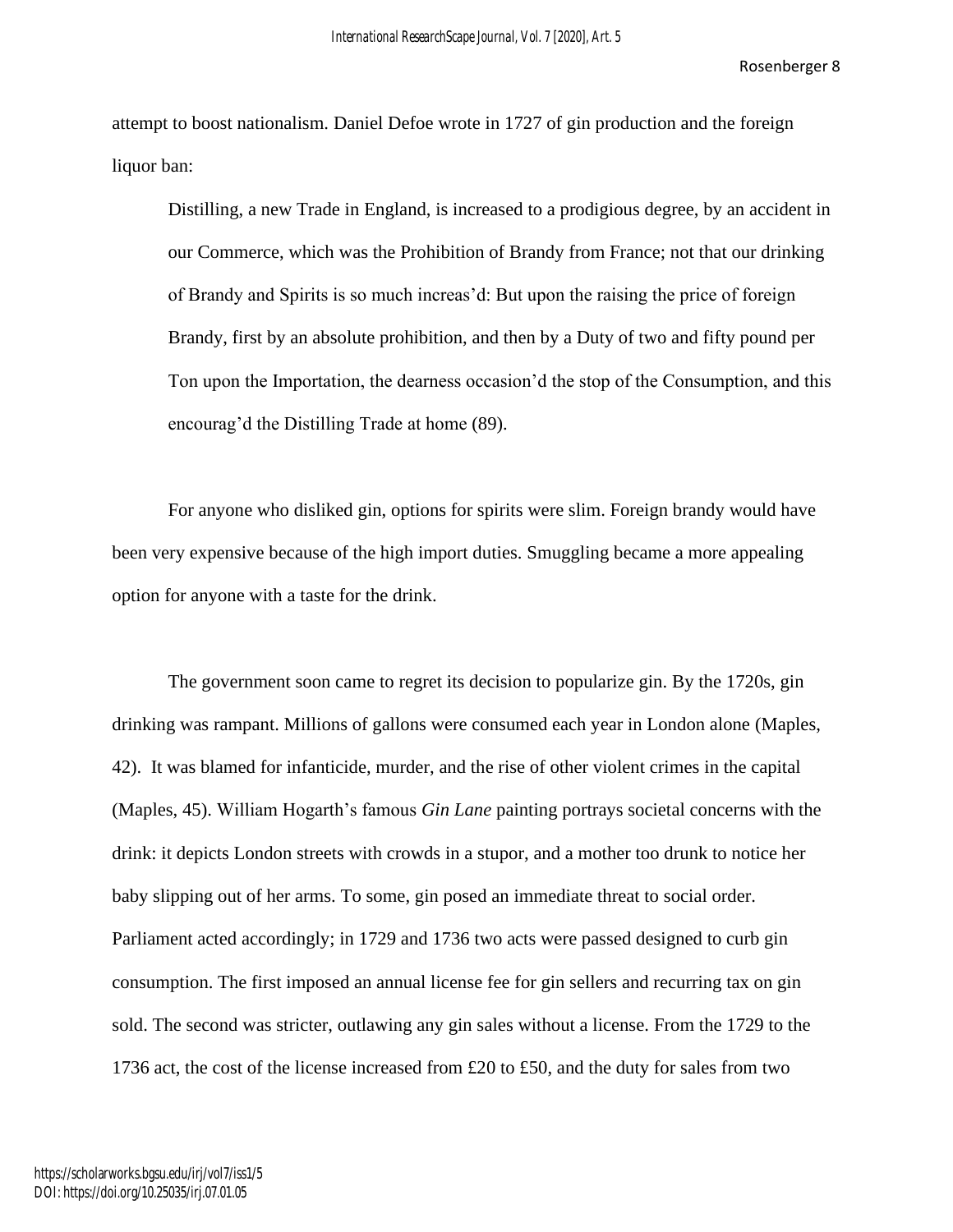shillings a gallon to twenty (Maples, 45). Now not only were foreign spirits difficult and expensive to legally obtain, so was domestic gin. With the government making legal options so narrow, smuggling made more sense than ever.

Still, this does not explain why smuggling thrived for such a long period of time. It was in full swing by the 1720s, as evidenced by the Navy's need to step in and assist Customs officers in their duties in 1723. A major decrease in activity did not occur until 1784, when William Pitt the Younger finally lowered the import tax on tea. Smuggling was able to thrive for over sixty years for many reasons.

Smugglers were difficult to catch. Their strategies allowed them to regularly escape Customs officials. Captain Joseph Cockburn testified about techniques he himself had used during his days as a smuggler. The House of Lords summarizes his words as follows in the second committee report as quoted in in Janssen's book:

He said, that the Cutters and Smacks commonly proceed to Sea from London, Dover, Rye, Folkstone, and divers other Ports, with a small Number of Hands, under Pretence of Fishing, and in the Night, they take on Board great many Men, as also Merchandise and Money, and proceed to some of the Dutch or French ports, and purchase the Goods with which they return (82).

Smugglers could, as the quote illustrates, pretend a ship they intended to use for smuggling was for fishing to deter suspicion. This was used for both leaving and returning to British ports. Upon return, they would again stay out during the day under the guise of fishing. At night, smaller craft would approach the ship and quickly unload the goods. Sometimes,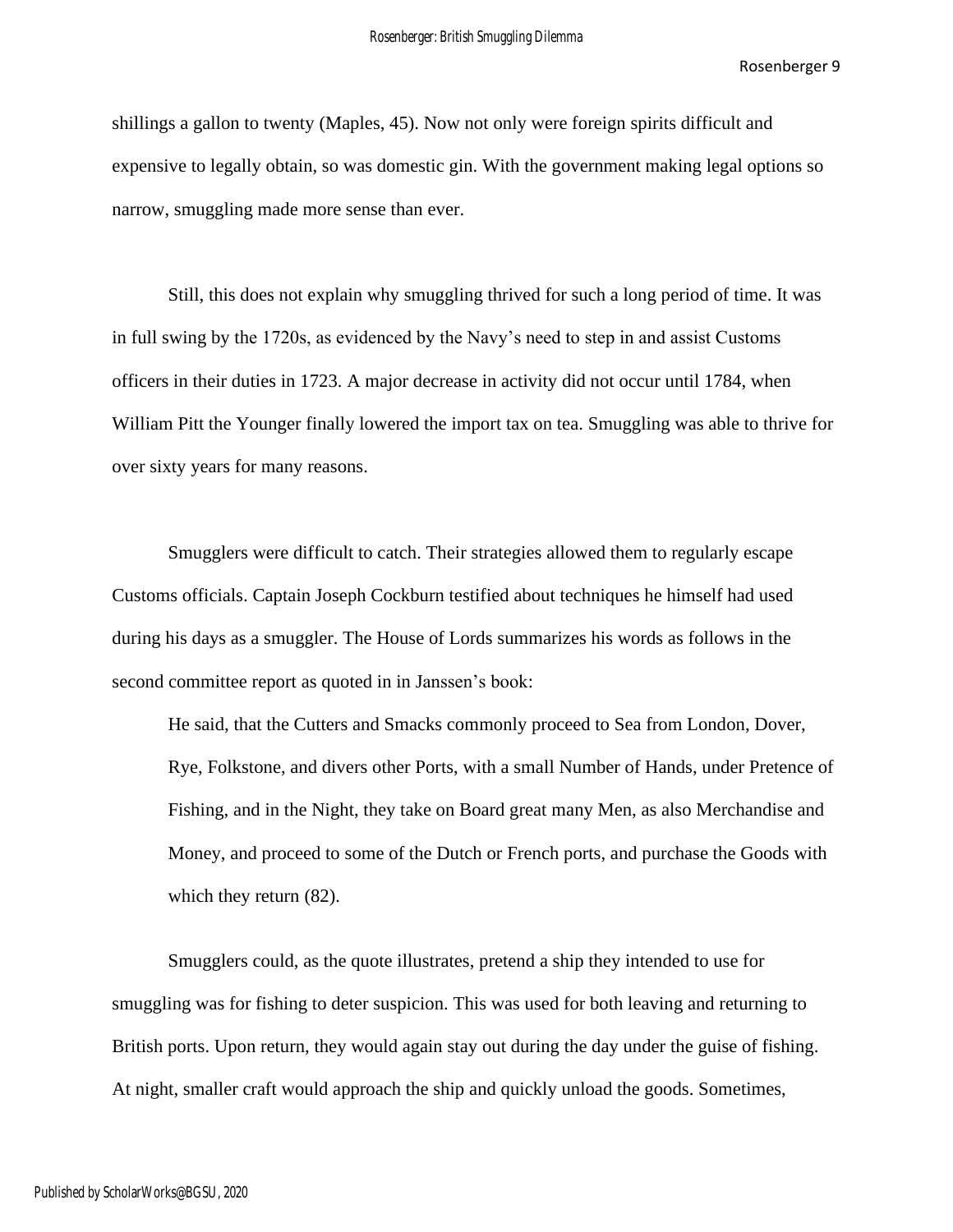smaller craft were used for the entire task so they could be beached immediately and goods promptly unloaded. Captain Cockburn also told Parliament that if goods could not be taken inland right away, smugglers would sink brandy offshore and retrieve it when it needed to be sold (Janssen, 82). Smugglers already had firm footing for the proliferation of their craft with such techniques that allowed them to avoid detection. However, this was just the beginning. The Board of Customs' struggle with the illicit business was not just because of sly strategies; the multiple-decade endeavor persisted thanks to several other powerful factors.

Assistance from local townspeople helped smugglers evade arrest, too. Locals would warn them when arrests or seizure of goods were imminent. If their techniques failed and suspicion was aroused, smugglers could flee before arrested. Samuel Wilson testified before Parliament, "Smugglers commonly escape the Custom-House sloops, by Means of Intelligence sent from the Inhabitants of the Coast…the Generality of the People, on the Coast, are better Friends to the Smugglers, than to the Custom-House Officers" (Janssen, 16). Having entire towns in their back pockets gave smugglers a significant advantage over Customs. Even if Customs officers detected smugglers' activities despite their attempts at stealth, seizure and arrest rates were infrequent because smugglers were long gone before they could occur.

Wilson goes on later to attribute smugglers' evasion of arrest predominantly to warnings from local people. In addition, townspeople often turned a blind eye to smuggling or even took a more active role in it. Assistance from locals came in various forms: lending animals for the transport of goods, moving the goods themselves, or even hiding goods on personal properties. In Cornwall, for example, fifty-five tubs of smuggled alcohol were found hidden in a local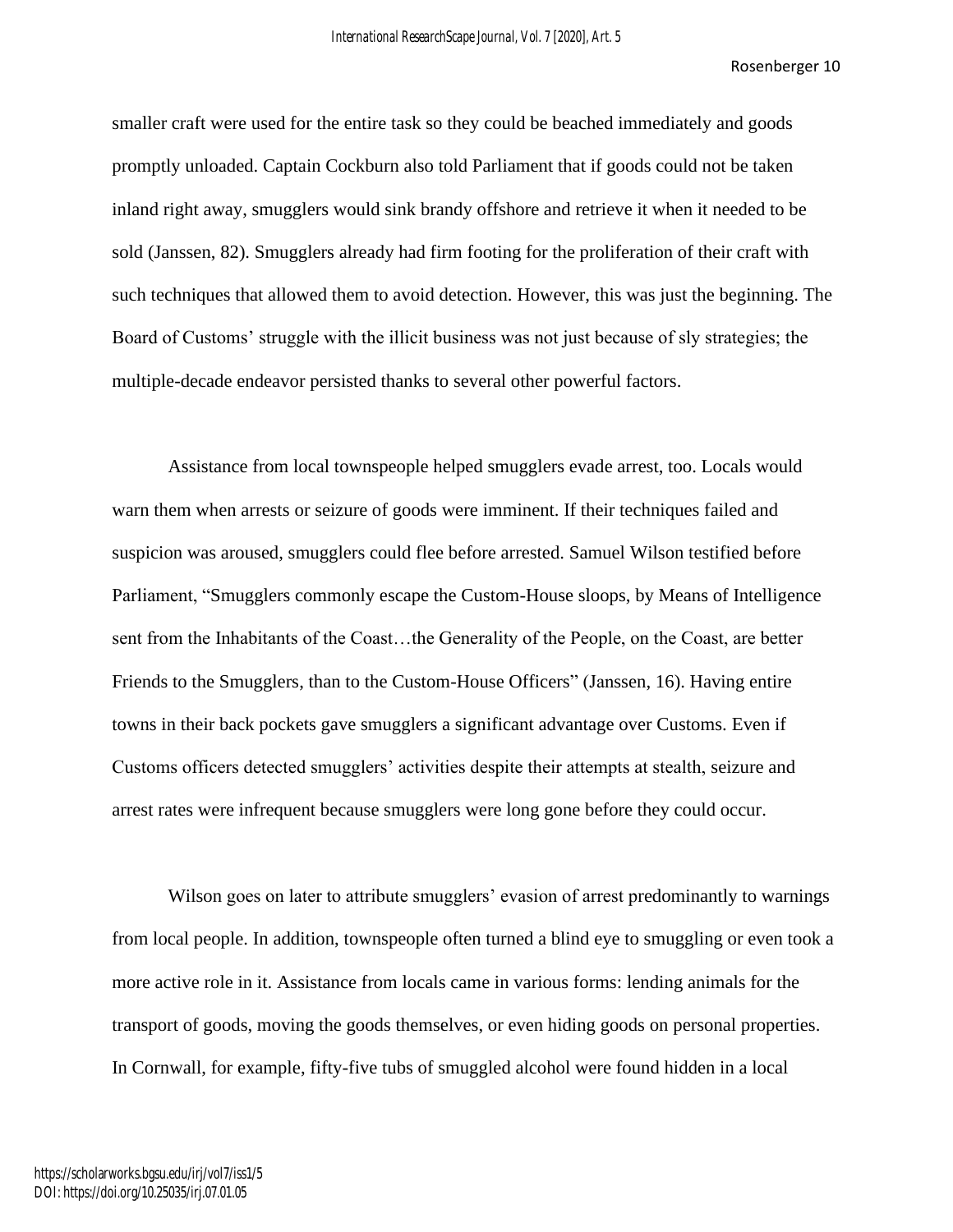townsperson's well. This well was even further concealed by a haystack (Chatterton, 51). The lengths to which local townspeople went to aid smugglers' cause were extraordinary. Some were clearly willing to become much more involved than warning illegal traders of forthcoming arrests. Those who did help in such ways can be thanked, in part, for the problem's longevity. They added another advantage to smugglers' arsenal; they were not only aided by their own stealth and warnings of seizures, but also by locals who ensured goods were distributed before Customs could know what was happening.

Sometimes, however, the Board of Customs and those with connections to it did know what was happening and turned a blind eye. It was not only everyday townspeople that helped smugglers. A former clerk to the Solicitor of the Customs named Norton helped smugglers avoid arrest. Samuel Wilson's testimony implies that Norton likely used his former position as clerk to the Solicitor to gather information. He watched for when arrests or seizures were imminent and warned smugglers to disappear before they could happen. Wilson attributes Norton's help and potential corruption in the Customs with nineteen out of every twenty pounds of tea evading seizure (Janssen, 20). The odds continued to stack in smugglers' favor. They were already capable at their craft; locals helped them avoid penalization from Customs; and sometimes even parts of the Board of Customs itself aided their cause. All these factors make smuggling's "golden age" in the  $18<sup>th</sup>$  century seem inevitable. However, two of the most significant factors still must be discussed: intimidation and violence.

Smuggling gangs had brutal reputations. To them, smuggling was a serious business and violence was acceptable to ensure its success. They were unafraid to use it against anyone who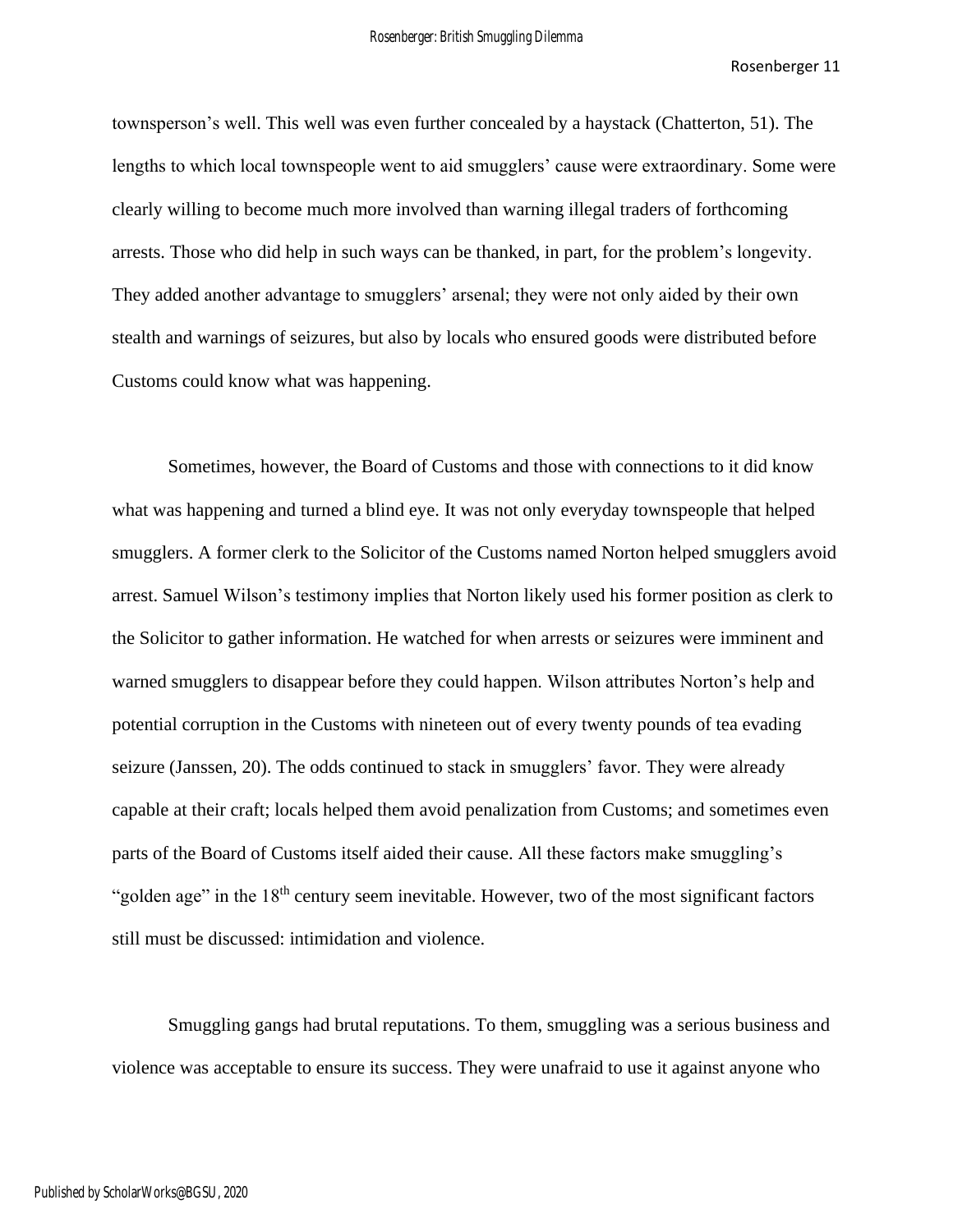obstructed their path, Customs officers included. Even if they were lucky enough to make a seizure or arrest, it was often stopped by violence. A report from the Commissioner of the Customs to the Lord of the Treasury in July of 1748 held in the British National Archives illustrates an instance of this. It describes a failed seizure at a port near Dover. A mate on the sloop appointed to patrol the area saw a famous smuggler in the process of unloading goods. He and his crew approached the beach, but the smugglers shot at them and attempted to physically assault them as well ("An Account of what Representations").

An earlier incident from July of 1736 also illustrates the violence smugglers were willing to use against Customs officers. An indictment from King George II against George Fellows, also from the British National Archives, describes the occurrence near the port of Rye. Several Mariners from a sloop commissioned to patrol the area were sent on a smaller boat to inspect the shore closely. The men on the rowboat spotted another boat; there were several men on it depositing smuggled goods. They announced to the smugglers that they were Customs officers, and told them that if they surrendered peacefully, they would be treated fairly by Customs. The smugglers were unwilling to comply. According to the indictment, they "threw into the Custom house boat large bowlder Stones which exceedingly bruised and wounded the men and one of the Smugglers fired a Pistol into the boat loaded with Small shot and one of the Shot corns went through Levereau's hat" ("An indictment from the King"). Despite this attack, the Customs officers on board the rowboat pushed forward and managed to get on the smugglers' craft. The smugglers were determined, however, to deter them by whatever means necessary: "Three of the gang seized upon Longley and by violence threw him over board into the Sea and afterward attempted to strike him in the sea water with handspikes or long staves upon which Levereau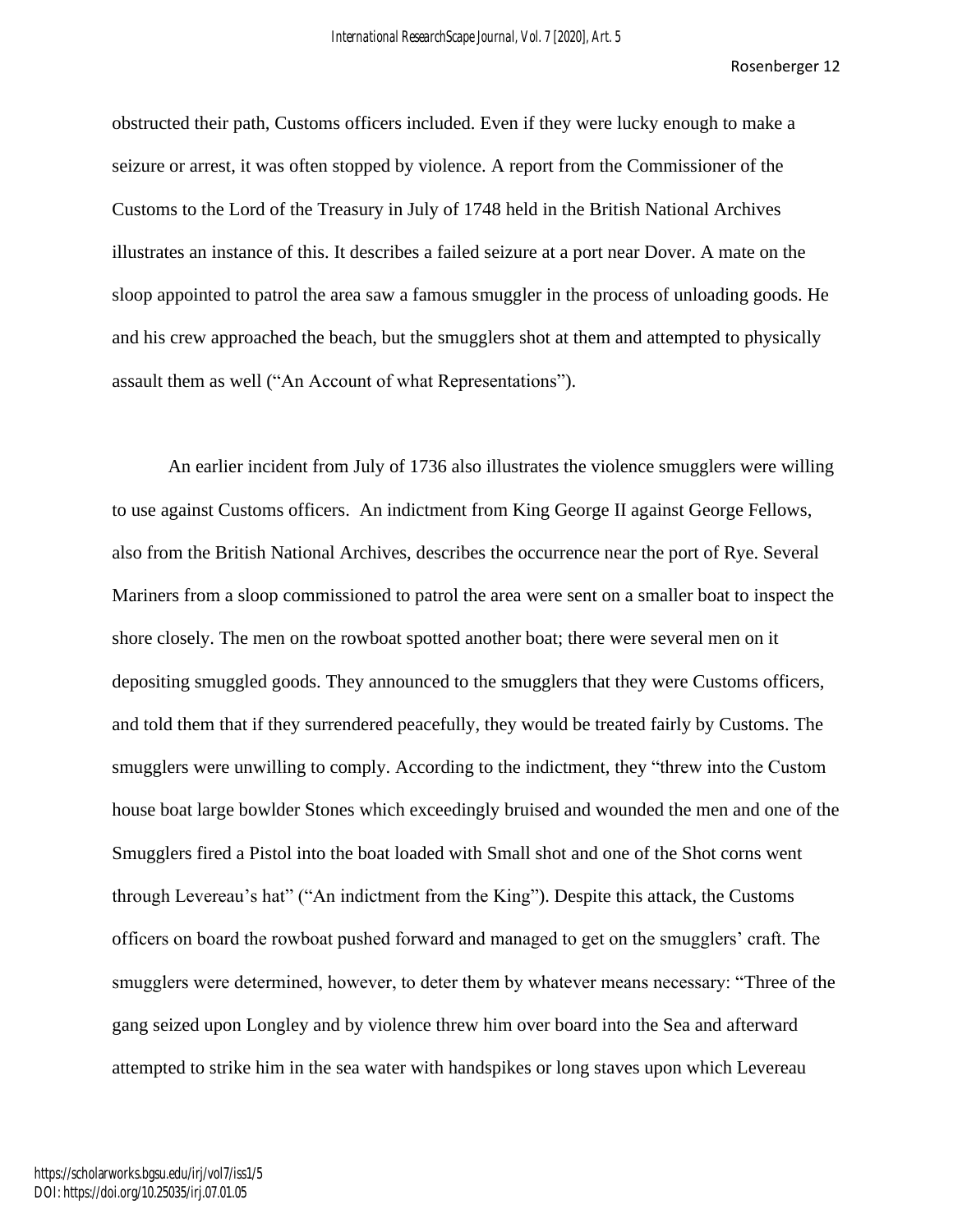begged that they would forbear such barbarous usage" ("An indictment from the King"). The other Customs officers were attacked as well; a smuggler beat another officer in the head and threw rocks at him, until he was in danger of bleeding to death. The smugglers were successful in intimidating the Customs men. They gave up any seizure or arrest and retreated: "The Custom Officers on this violent opposition fired Several blunderbusses into the Vessel but being overpowered by numbers were obliged to quit and return to their own Vessel" (An indictment from the King"). Violence was not only acceptable to smugglers but was also successful at stopping arrests.

Smugglers' brutality could halt the efforts of Customs officers who experienced it directly, but it also undoubtedly influenced others through word of mouth. Stories of these cruel attacks would have certainly reached other Customs officials not present and deterred them from attempting arrests or seizures. Smugglers would have killed the Customs men in the above examples if necessary. A reputation of cruelty furthered their cause. The problem therefore proliferated because many were afraid to even attempt to arrest them.

Victims of smugglers' violence were not always lucky enough to escape alive. Smuggling gangs were ruthless. The Hawkhurst Gang was one of the most notorious and terrorized the counties of Kent and Sussex. In 1748, it retaliated mercilessly against two men who threatened their success. The incident began when some of their smuggled goods were seized in September of 1747. Captain William Johnson was commissioned to patrol the area off Poole. One day, he spotted one of the gang's boats sailing and pursued it for six hours. After this pursuit, he gained access to the boat and discovered two tons of tea, several casks of brandy, and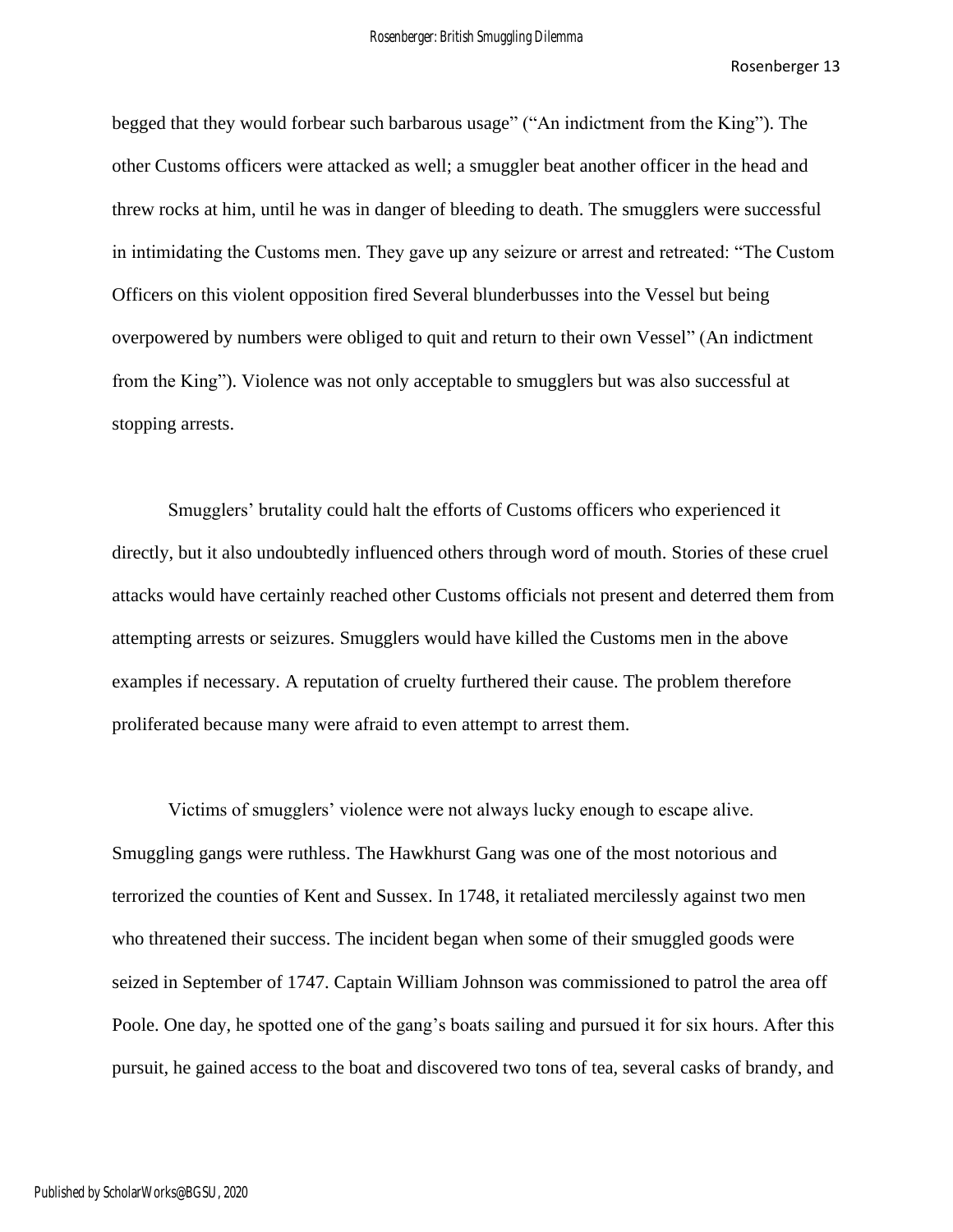a few bags of coffee on board. The gang members had escaped on another boat, but Captain Johnson seized the goods and stored them at the Customs House in Poole (Chatterton, 53).

The gang was unhappy and decided to reclaim its illegal goods. A group of thirty men banded together and went to the Customs House at night. They broke in without issue to the Customs House and recovered nearly all their smuggled items. Teas were loaded onto horses and when morning came, they rode out unopposed. As they left, they passed through a nearby town, Fordingbridge. A large group of residents had gathered there and witnessed them leaving. For one particular man in the crowd, Daniel Chater, witnessing them would turn out to be unfortunate. He was a shoemaker and knew one of the gang members riding by from working with him during harvest season. This gang member threw Chater a bag of tea as he rode by, which seems insignificant but later would prove fatal for him (Chatterton, 53-54).

The raid had become public knowledge and eventually a reward was issued by the King for the arrest of those involved. The gang member who had thrown the bag of tea to Chater was arrested. His name was Diamond, and local chatter in the town was that Chater knew him and had seen him ride by the night of the raid. The local Customs office learned of Chater's knowledge. It asked him to travel to Sussex with a Customs officer, William Galley, to identify Diamond. In February of 1748, the men began their journey (Chatterton, 54). On the way to identify Diamond, they stopped to rest at an inn in Rowland's Castle. The inn they chose was a frequent stop of Hawkhurst Gang members, and the landlady was familiar with them. When Chater and Galley stopped, she was suspicious of them and retrieved two of the gang members. They decided to investigate Chater and Galley, starting a conversation with them and supplying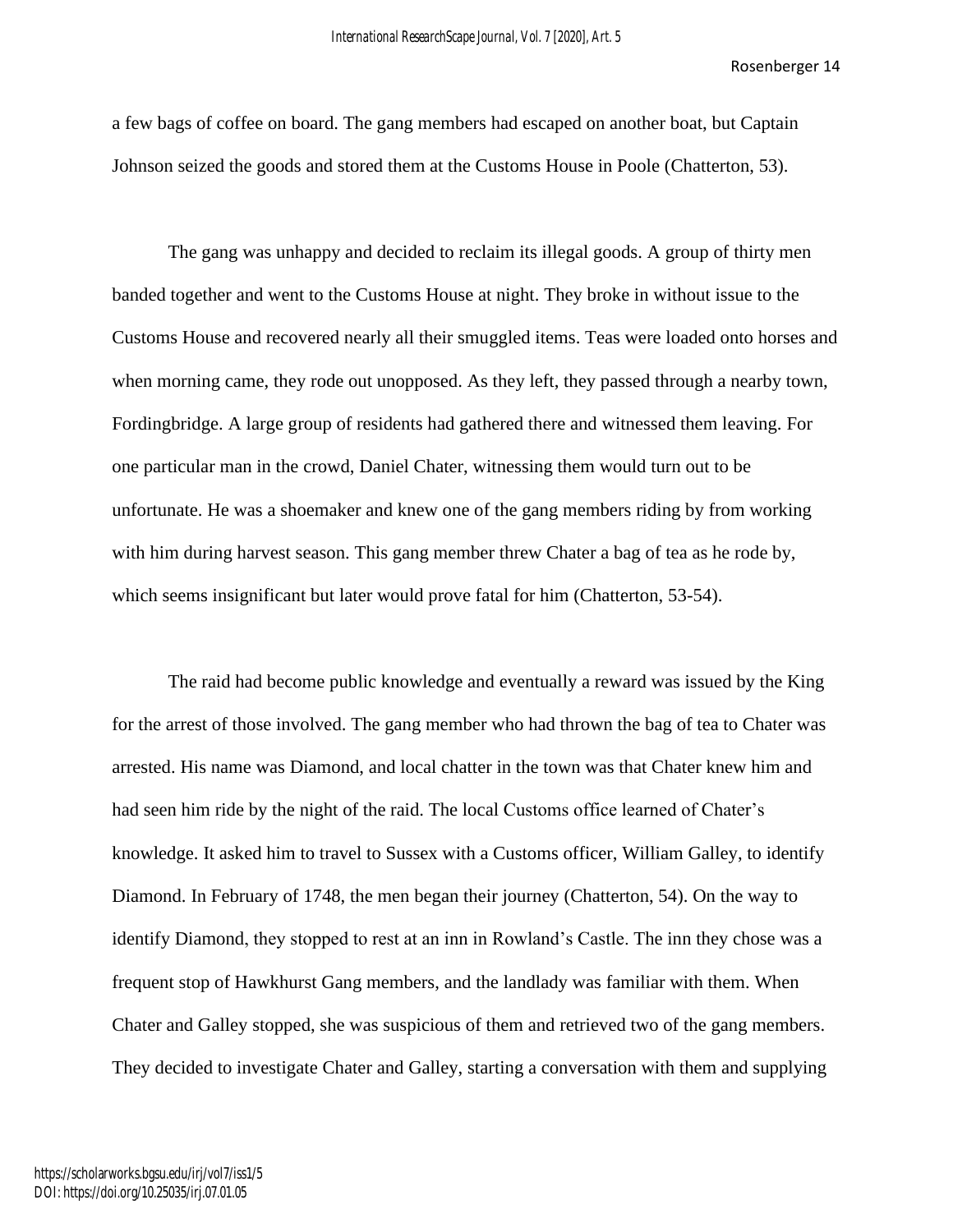them with alcohol until both were intoxicated. Chater and Galley eventually revealed the purpose of their journey. The gang members let them go to bed drunk, but the peace would be short-lived.

A short time after, those two gang members woke Chater and Galley. They whipped both men and dragged them out of the inn. Once outside, Chater and Galley were forced onto one horse. It was set off on a fifteen-mile journey, the gang members whipping Chater and Galley the entire way (Chatterton, 55). They finally stopped for rest at an inn in Rake, at which point they believed Galley to be dead. Outside the inn, they dug a hole for his body and entombed him there. Their assumptions about his death were incorrect, so Galley had suffered being buried alive (Chatterton, 56). Meanwhile, Chater was tied up in a nearby barn. He had been beaten intermittently over the course of several days while the men decided how he would die. They settled upon cutting his face, dragging him to a well, and pushing him down it. This death was not quick enough for the gang members, however. Rocks followed soon after Chater down the well to ensure a faster death (Chatterton, 57).

While the Hawkhurst Gang example is extreme, it demonstrates that no length was too extreme for smugglers to protect their business. They were willing to do whatever was necessary, even if that meant torturing and murdering a witness. Such draconian measures contributed to their brutal reputation and inspired fear in others. Challenging the authority of smuggling gangs was a dangerous, and sometimes deadly endeavor. They were comfortable using violence against Customs officers and normal citizens who were perceived threats. Customs officers were afraid to make arrests and everyday citizens feared testifying or otherwise exposing the schemes of smugglers. If they did, their lives were in danger.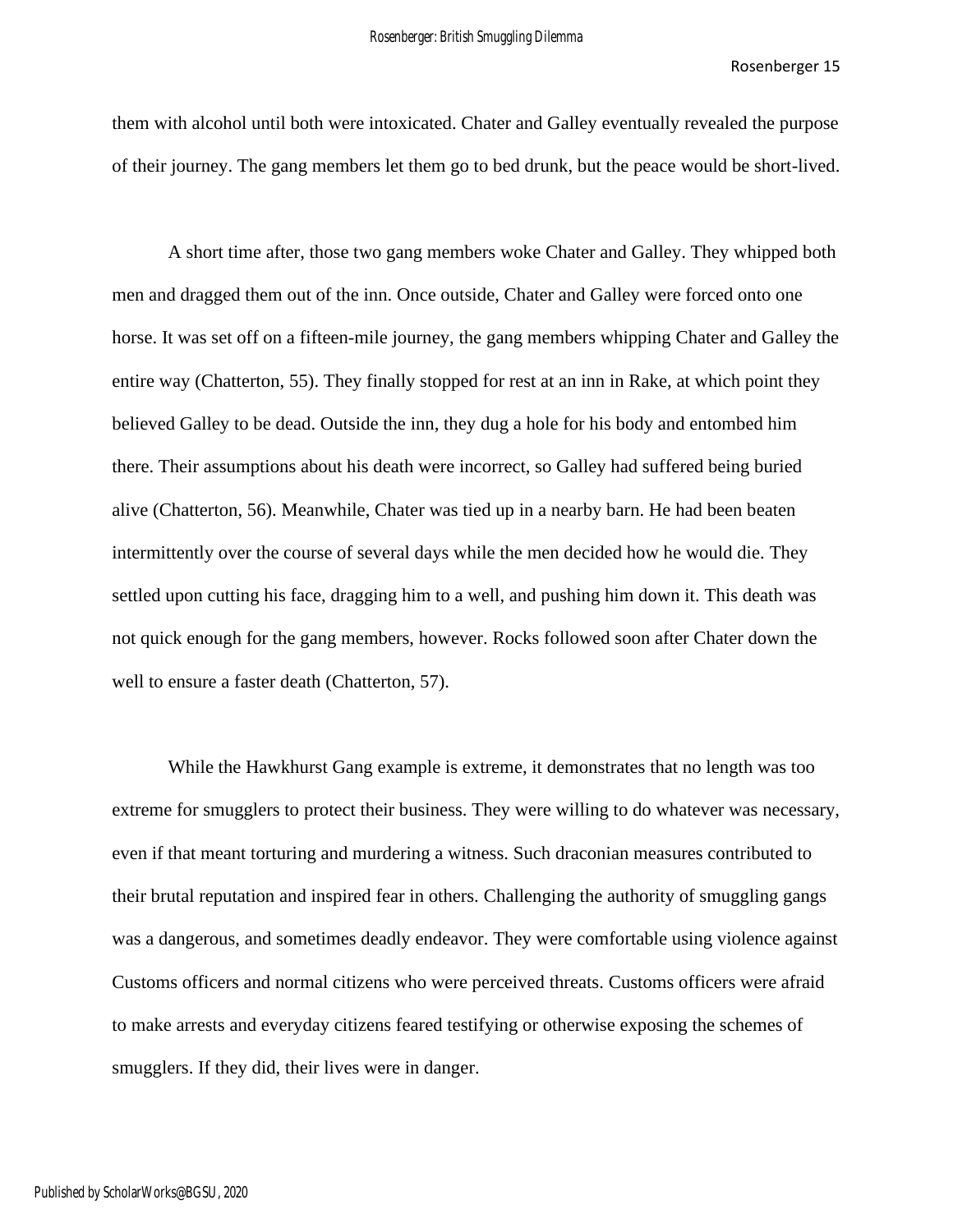Fortunately for the British government, the problem was not without a resolution. Smuggling's decline finally came in 1784, when Parliament passed the Commutation Act under William Pitt the Younger. It reduced the duty on tea from 119% to 12.5%. The act is viewed by many as ending the smuggling practice (Cheung and Mui, 464). This is not to say it never occurred again, but smuggling's "golden era" had finally come to an end.

Smugglers truly had nearly every possible advantage. All bases were covered in ensuring their practice could live on. If their own techniques did not sustain them, help from local people did. Arrests and seizures were infrequent because local townspeople warned them in advance. Even if one was attempted, violence from the smugglers was typically enough to stop it. This spread fear to other Customs officers. Even if arrests were made, violent retaliation measures like those of the Hawkhurst Gang likely meant witnesses were afraid to testify. When the British government took measures to heavily tax foreign liquor under William III, it surely did not envision the creation of a nearly seven-decade smuggling problem. Unfortunately for them, these actions in combination with all the smugglers' advantages formed a perfect storm that created the frustrating, financially damaging "golden age" of smuggling for most of the 18<sup>th</sup> century.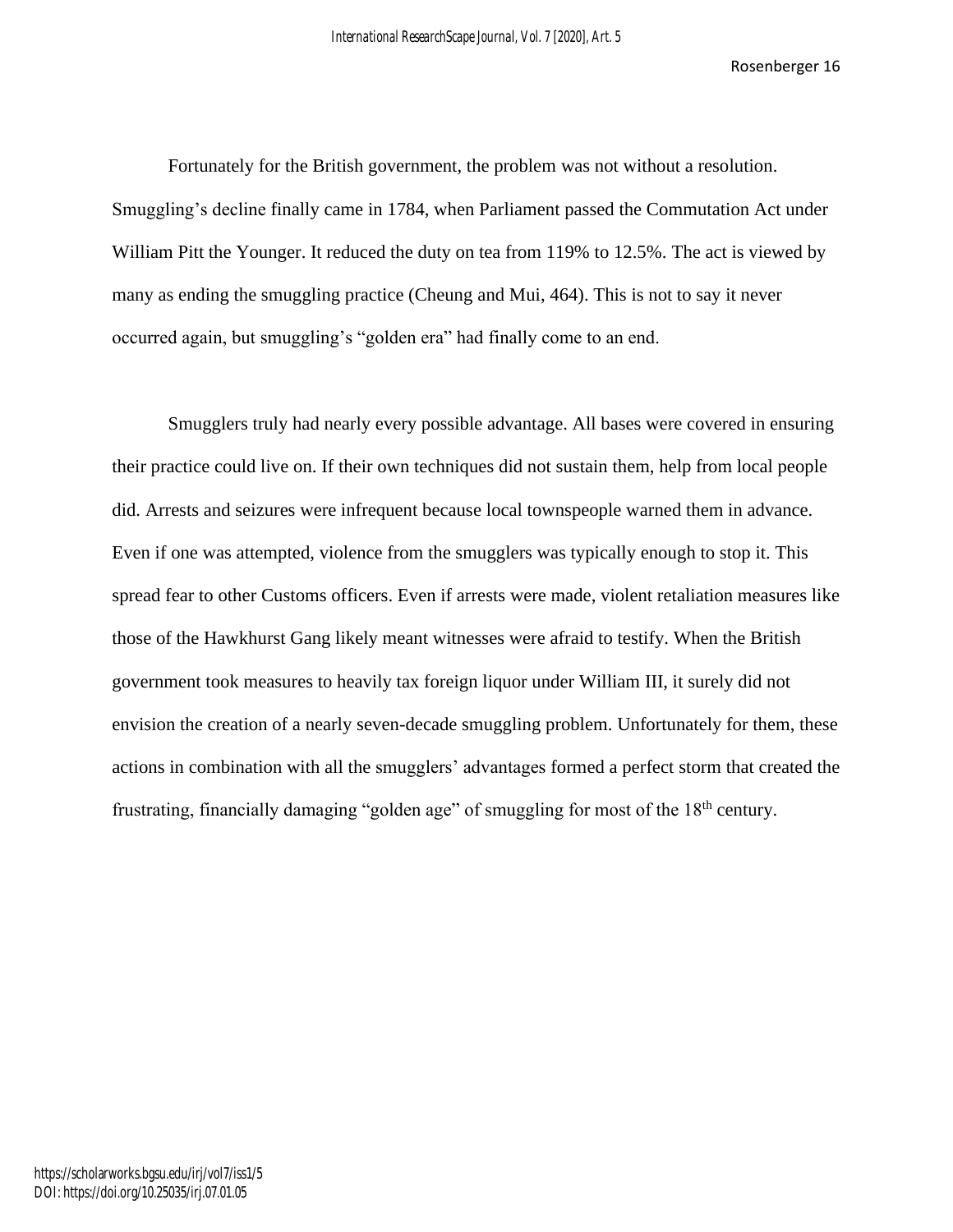### Notes

<sup>i</sup> All inflation estimates were made using the Bank of England's online inflation calculator, found at [https://www.bankofengland.co.uk/monetary-policy/inflation/inflation-calculator.](https://www.bankofengland.co.uk/monetary-policy/inflation/inflation-calculator)